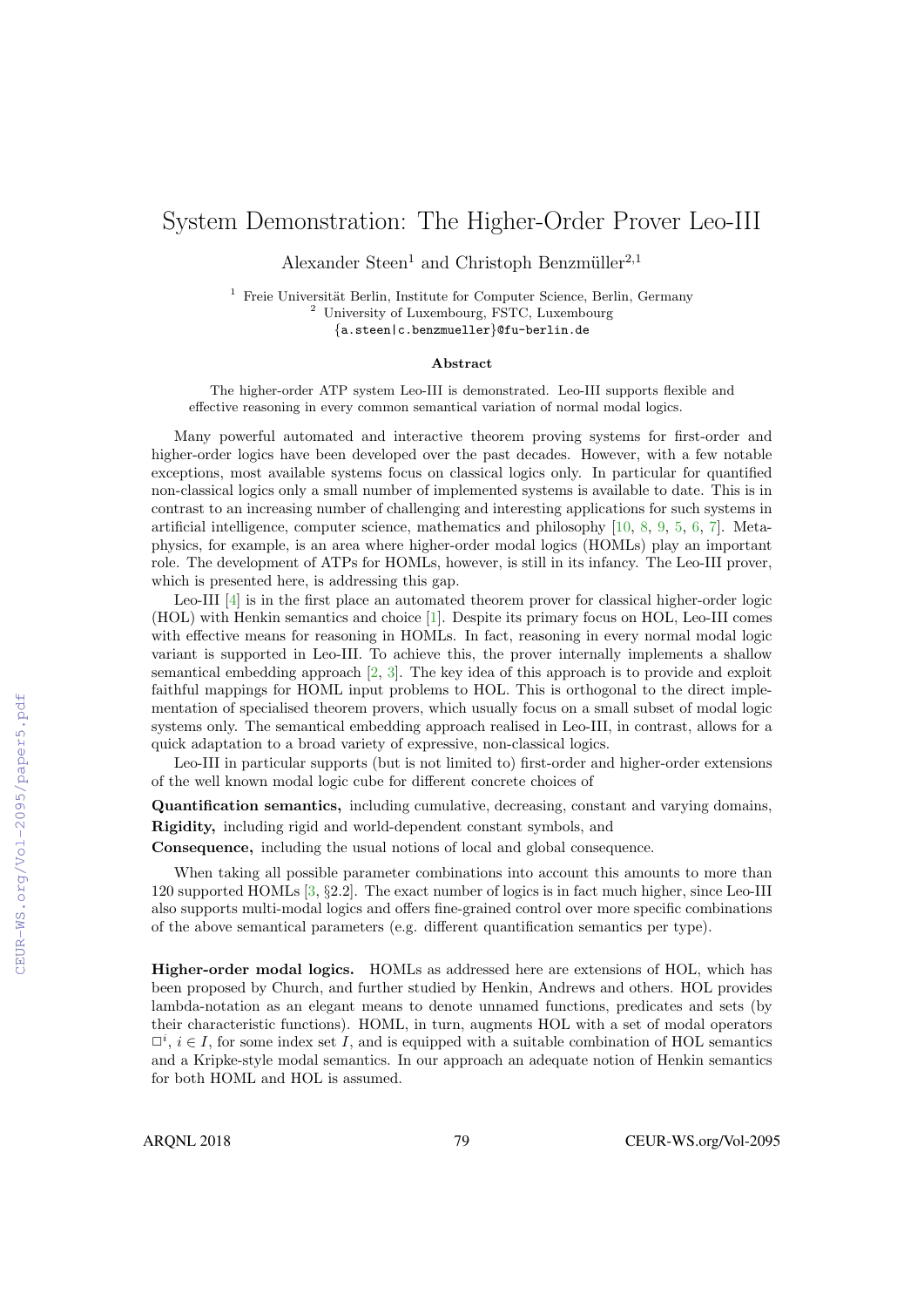Figure 1: Example modal logic problem input for Leo-III. The first three lines specify the exact modal logic (here a S5 logic with rigid constants, constant domain quantification and global consequence) under which the problem is to be analyzed. The conjecture is represented by the last two lines and encodes the formula  $\forall P_{\iota \to \iota} \forall X_{\iota} \exists G_{\iota \to \iota} (\Diamond \Box P(F(X))) \Rightarrow \Box P(G(X))).$ 

```
thf(s5_spec, logic, ($modal := [
      $constants := $rigid, $quantification := $constant,
      $consequence := $global, $modalities := $modal system S5 ])).
thf(becker,conjecture,( ! [P:$i>$o,F:$i>$i, X:$i]: (? [G:$i>$i]:
       ((\text{§dia } @ (\text{§box } @ (P @ (F @ X)))) \Rightarrow (\text{§box } @ (P @ (G @ X)))))).
```
Automation of HOML. In order to automate reasoning in HOMLs, Leo-III exploits the semantical embedding approach and internally translates modal logic problems into equivalent problems formulated within classical higher-order logic. To that end, the de-facto standard TPTP THF input syntax is augmented to include the modal connectives. Fig. 1 displays an example modal logic formula that is an instance of a corollary of Becker's postulate, with \$box and  $\text{\$dia representing the (mono-)modal operators } \Box \text{ and } \diamondsuit$ , respectively, and the usual TPTP text representatives of the remaining logical connectives. This example formula is valid in S5 but not in any weaker system.

The logic specification format displayed in the example from Fig. 1 is stemming from an ongoing TPTP language extension proposal.<sup>1</sup> In this logic specification, the identifiers \$constants, \$quantification and \$consequence specify the exact semantical settings for the rigidity of constant symbols, the quantification semantics and the consequence relation, respectively. Finally, \$modalities specify the properties of the modal connectives. Valid values are either pre-defined identifiers representing the usual modal logic systems, as in \$modalities := \$modal\_system\_S5 for the specification of an S5 modal logic, or lists of individual modal axiom schemes, as in \$modalities := [\$modal\_axiom\_K, \$modal\_axiom\_B].

The reasoning process of Leo-III proceeds as follows:

- 1. The user inputs a HOML problem in the adapted TPTP syntax from above (Fig. 1).
- 2. Leo-III analyses the logic specification contained within the input and automatically selects the definitions and axioms to be added to the embedded problem representation.
- 3. The problem statement itself is translated into its embedded equivalent using the definitions from the previous step.
- 4. Finally, Leo-III starts reasoning in (meta-logic) HOL and returns SZS compliant result information and, if successful, also a proof object just as for standard HOL problems.

Summary. At the ARQNL 2018 event we will demonstrate Leo-III, which, in terms of supported logics, is the most widely applicable automated theorem prover available to date. The embedding procedure is also available as stand-alone implementation at github.com/leoprover and can be used in conjunction with every THF-compliant ATP.

<sup>1</sup> See http://www.cs.miami.edu/~tptp/TPTP/Proposals/LogicSpecification.html for more details.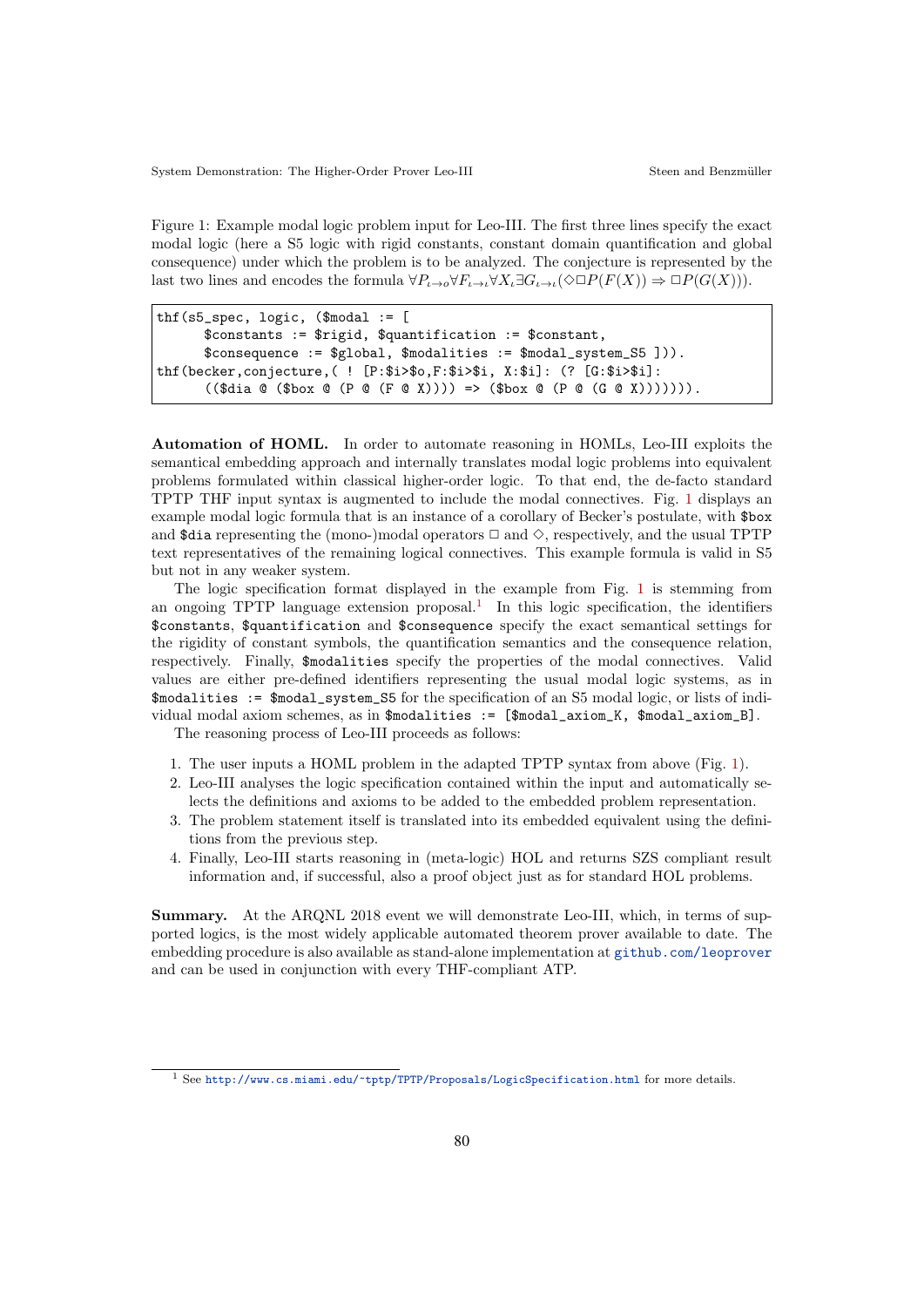## A Installation and Usage of Leo-III

#### Acquisition and Installation

Leo-III is freely available on GitHub (https://github.com/leoprover/Leo-III) under BSD-3 license. The most current release (version 1.2) is accessible under https://github.com/ leoprover/Leo-III/releases/latest. To get it, simply download the source archive and extract it so some location.

```
> wget https://github.com/leoprover/Leo-III/archive/v1.2.tar.gz
> tar -xvzf v1.2.tar.gz
```
After extraction, Leo-III can be built using Make. Simply cd to the extracted directory and run make:

```
> cd Leo-III-1.2/
> make
```
After building, there should be a directory bin/, relative from the current directory. This directory contains the binary leo3 of Leo-III.

Leo-III can optionally be installed by invoking

> make install

which copies the binary to the directory  $$HOME/b$ in by default.

#### Usage

Leo-III is invoked via command-line (assuming the leo3 executable is in \$PATH):

For the example of Becker's postulate of Fig. 1, running

> leo3 becker.p -p

will invoke Leo-III for proving this conjecture (the  $-p$  option enables the output of a proof certificate). This will produce the following result:

```
% Axioms used in derivation (1): mrel_meuclidean
% No. of inferences in proof: 22
% No. of processed clauses: 14
% No. of generated clauses: 77
[...]
% SZS status Theorem for becker.p : 4179 ms resp. 1443 ms w/o parsing
% SZS output start CNFRefutation for becker.p
thf(mworld_type, type, mworld: $tType).
\texttt{thf}(\texttt{mrel\_type, type, mrel: (mworld > (mworld > $o))}).thf(meuclidean_type, type, meuclidean: ((\text{mvorld} > (\text{mvorld} > \text{\$o})) > \text{\$o})).
thf(meuclidean_def, definition, (meuclidean = (^ [A:(mworld > (mworld > $o))]: ! [B:mworld,C:mworld,D:mworld
     ]: (((A @ B @ C) & (A @ B @ D)) => (A @ C @ D))))).
thf(mvalid_type, type, mvalid: ((mworld > $o) > $o)).
thf(mvalid_def, definition, (mvalid = ('!' @ mworld))).
thf(mimplies_type, type, mimplies: ((mworld > $o) > ((mworld > $o) > (mworld > $o)))).
thf(mimplies_def, definition, (mimplies = (^ [A:(mworld > $o),B:(mworld > $o),C:mworld]: ((A @ C) => (B @ C))
      ))).
thf(mdia_type, type, mdia: ((mworld > $o) > (mworld > $o))).
thf(mdia_def, definition, (mdia = (^ [A:(mworld > $o),B:mworld]: ? [C:mworld]: ((mrel @ B @ C) & (A @ C))))).
thf(mbox_type, type, mbox: ((mworld > $o) > (mworld > $o))).
thf(mbox_def, definition, (mbox = (^ [A:(mworld > $o),B:mworld]: ! [C:mworld]: ((mrel @ B @ C) => (A @ C)))))
.
thf(mexists_const__o__d_i_t__d_i_c__type, type, mexists_const__o__d_i_t__d_i_c_: ((($i > $i) > (mworld > $o))
       > (mworld > $o))).
\textit{thf}(\texttt{mexists\_const}\_\texttt{0}\_\texttt{d\_i\_t}\_\texttt{d\_i\_c\_def},\ \texttt{definition},\ (\texttt{mexists}\_\texttt{const}\_\texttt{0}\_\texttt{d\_i\_t}\_\texttt{d\_i\_c}\ =\ (\texttt{A}:(\texttt{\$i > \$i})\ \texttt{)}mworld > $o)),B:mworld]: ? [C:($i > $i)]: (A @ C @ B)))).<br>thf(mforall_const_o_d_i_t__o_mworld_t__d_o_c__c__type, type, mforall_const__o_d_i_t__o_mworld_t__d_o_c__c_
      : ((($i > (mworld > $o)) > (mworld > $o)) > (mworld > $o))).
```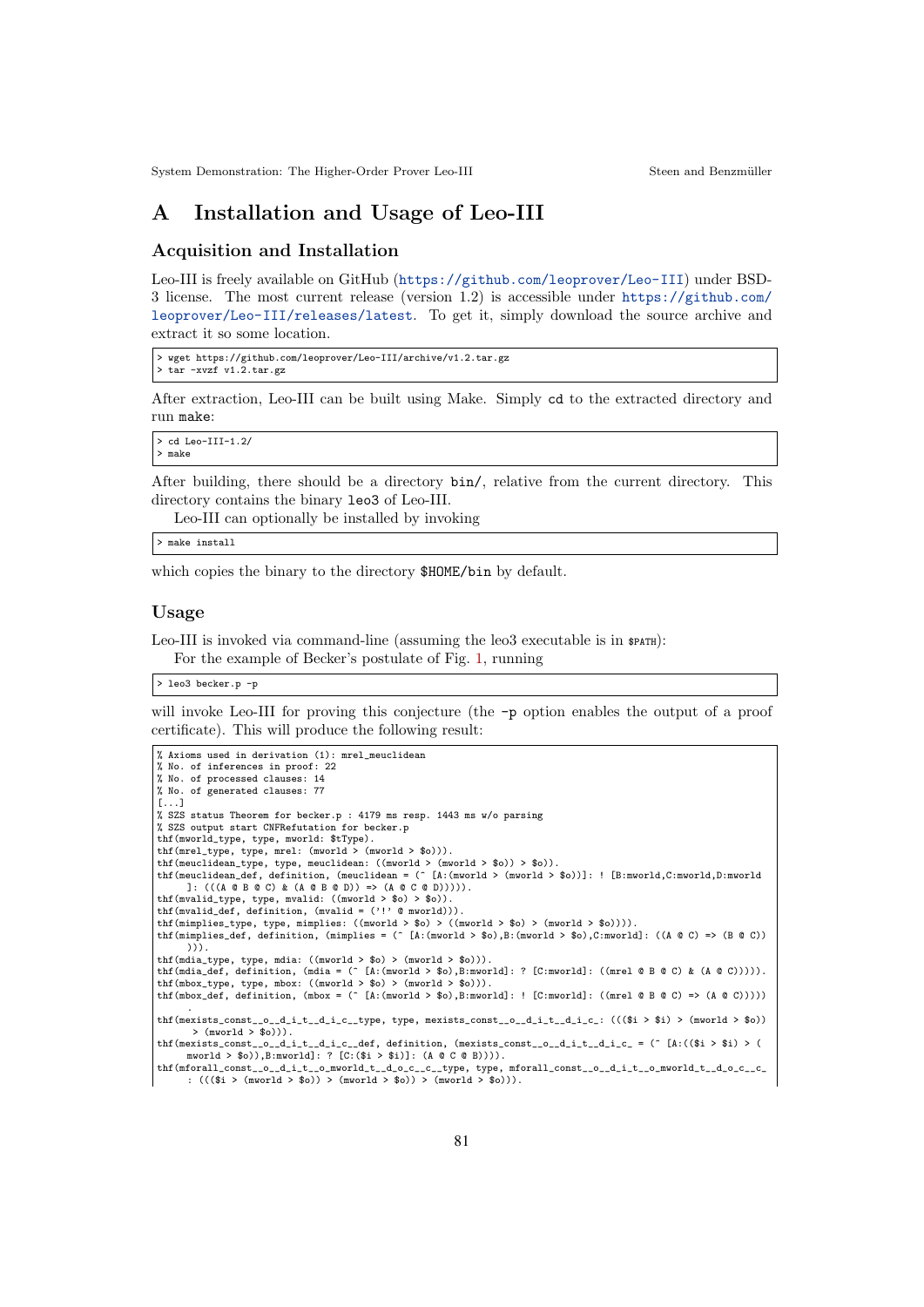thf(mforall\_const\_\_o\_\_d\_i\_t\_\_o\_mworld\_t\_\_d\_o\_c\_\_c\_\_def, definition, (

mforall\_const\_\_o\_\_d\_i\_t\_\_o\_mworld\_t\_\_d\_o\_c\_\_c\_ = (^ [A:((\$i > (mworld > \$o)) > (mworld > \$o)),B:mworld]: ! [C:(\$i > (mworld > \$o))]: (A @ C @ B)))).

 $thf(mfor all\_const\_o\_d_i.c\_type,$  type,  $mfor all\_const\_o\_d_i.c_$ :  $(($i > (mworld > $o)) > (mworld > $o))$ . thf(mforall\_const\_\_o\_\_d\_i\_c\_\_def, definition, (mforall\_const\_\_o\_d\_i\_c\_ = (^ [A:(\$i > (mworld > \$o)),B:mworld ]: ! [C:\$i]: (A @ C @ B)))).

thf(mforall const\_o\_d\_it\_d\_ic\_type, type, mforall\_const\_o\_d\_it\_d\_ic\_:  $(((\$i > \$i) > (mword \> \$o))$  $>$  (mworld  $>$  \$o))).

thf(mforall\_const\_\_o\_\_d\_i\_t\_\_d\_i\_c\_\_def, definition, (mforall\_const\_\_o\_\_d\_i\_t\_\_d\_i\_c\_ = (^ [A:((\$i > \$i) > ( mworld > \$o)),B:mworld]: ! [C:(\$i > \$i)]: (A @ C @ B)))).

thf(sk1\_type, type, sk1: mworld). thf(sk2\_type, type, sk2:  $($i > (mword > $o))$ ).

thf(sk3\_type, type, sk3: (\$i > \$i)).

thf(sk4\_type, type, sk4: \$i).

thf(sk5\_type, type, sk5: mworld).

 $\verb+thf(sk6_type, type, sk6: ((\$i > \$i) > mworld)).$ 

thf(1,conjecture,((mvalid @ (mforall\_const\_\_o\_\_d\_i\_t\_\_o\_mworld\_t\_\_d\_o\_c\_\_c\_ @ (^ [A:(\$i > (mworld > \$o))]: ( mforall\_const\_\_o\_\_d\_i\_t\_\_d\_i\_c\_ @ (^ [B:(\$i > \$i)]: (mforall\_const\_\_o\_\_d\_i\_c\_ @ (^ [C:\$i]: (<br>mexists\_const\_\_o\_\_d\_i\_t\_\_d\_i\_c\_ @ (^ [D:(\$i > \$i)]: (mimplies @ (mdia @ (mbox @ (A @ (B @ C)))) @ (mbox

@ (A @ (D @ C)))))))))))))),file('becker.p',1)). thf(2,negated\_conjecture,((~ (mvalid @ (mforall\_const\_\_o\_\_d\_i\_t\_\_o\_mworld\_t\_\_d\_o\_c\_\_c\_ @ (^ [A:(\$i > (mworld  $>$   $\infty$ ))]: (mforall\_const\_o\_d\_i\_t\_d\_i\_c\_ @ (^ [B: $(\$i > \$i)]$ : (mforall\_const\_o\_d\_i\_c\_ @ (^ [C: $\$i]$ : ( mexists\_const\_\_o\_\_d\_i\_t\_\_d\_i\_c\_ @ (^ [D:(\$i > \$i)]: (mimplies @ (mdia @ (mbox @ (A @ (B @ C)))) @ (mbox<br>@ (A @ (D @ C))))))))))))))))),inference(neg\_conjecture,[status(cth)],[1])).

thf(5,plain,((~ (! [A:mworld,B:(\$i > (mworld > \$o)),C:(\$i > \$i),D:\$i]: ? [E:(\$i > \$i)]: ((? [F:mworld]: (( mrel  $@A @F) @!$  [G:mworld]: ((mrel  $@F @G) \Rightarrow (B @(C @D) @G))) \Rightarrow (!$  [F:mworld]: ((mrel  $@A @F)$ => (B @ (E @ D) @ F))))))),inference(defexp\_and\_simp\_and\_etaexpand,[status(thm)],[2])).

thf(6,plain,((~ (! [A:mworld,B:(\$i > (mworld > \$o)),C:(\$i > \$i),D:\$i]: ((? [E:mworld]: ((mrel @ A @ E) & ! [F :mworld]: ((mrel @ E @ F) => (B @ (C @ D) @ F)))) => (? [E:(\$i > \$i)]: ! [F:mworld]: ((mrel @ A @ F) => (B  $\mathbb{C}$  (E  $\mathbb{C}$  D)  $\mathbb{C}$  F))))))), inference(miniscope, [status(thm)], [5])).

thf(10,plain,((mrel @ sk1 @ sk5)),inference(cnf,[status(esa)],[6])). thf(4,axiom,((meuclidean @ mrel)),file('becker.p',mrel\_meuclidean)).

thf(15,plain,(("Ielimworld,B:mworld,C:mworld]: (((mrel @ A @ B) & (mrel @ A @ C)) => (mrel @ B @ C)))), inference(defexp\_and\_simp\_and\_etaexpand,[status(thm)],[4])).

thf(16,plain,(! [C:mworld,B:mworld,A:mworld] : ((~ (mrel @ A @ B)) | (~ (mrel @ A @ C)) | (mrel @ B @ C))), inference(cnf,[status(esa)],[15])).

thf(17,plain,(! [C:mworld,B:mworld,A:mworld] : ((~ (mrel @ A @ C)) | (mrel @ B @ C) | ((mrel @ sk1 @ sk5) !=  $(mrel @ A @ B))))$ , inference(paramod\_ordered, [status(thm)], [10,16])). thf(18,plain,(! [A:mworld] : ((~ (mrel @ sk1 @ A)) | (mrel @ sk5 @ A))),inference(pattern\_uni,[status(thm)

],[17:[bind(A, \$thf(sk1)),bind(B, \$thf(sk5))]])). thf(40,plain,(! [A:mworld] : ((~ (mrel @ sk1 @ A)) | (mrel @ sk5 @ A))),inference(simp,[status(thm)],[18])).<br>thf(9,plain,(! [A:mworld] : ((~ (mrel @ sk5 @ A)) | (sk2 @ (sk3 @ sk4) @ A))),inference(cnf,[status(esa)

 $(6]$ )

thf(7,plain,(! [A:(\$i > \$i)] : ((~ (sk2 @ (A @ sk4) @ (sk6 @ (A)))))),inference(cnf,[status(esa)],[6])).<br>thf(11,plain,(! [A:(\$i > \$i)] : ((~ (sk2 @ (A @ sk4) @ (sk6 @ (A)))))),inference(simp,[status(thm)],[7])).<br>thf(206,pl

 $($  (sk6  $($  B)))))),inference(paramod\_ordered,[status(thm)],[9,11])).

thf(212,plain,((~ (mrel @ sk5 @ (sk6 @ (~ [A:\$i]: (sk3 @ sk4)))))),inference(pre\_uni,[status(thm)],[206:[bind<br>(A, \$thf(sk6 @ (~ [C:\$i]: (sk3 @ sk4)))),bind(B, \$thf(~ [C:\$i]: (sk3 @ sk4)))]])).<br>thf(259,plain,(! [A:mworld] :

sk3 @ sk4))))))),inference(paramod\_ordered,[status(thm)],[40,212])). thf(260,plain,((~ (mrel @ sk1 @ (sk6 @ (^ [A:\$i]: (sk3 @ sk4)))))),inference(pattern\_uni,[status(thm)],[259:[ bind(A, \$thf(sk6 @ (^ [B:\$i]: (sk3 @ sk4))))]])). thf(8,plain,(! [A:(\$i > \$i)] : ((mrel @ sk1 @ (sk6 @ (A))))),inference(cnf,[status(esa)],[6])).<br>thf(12,plain,(! [A:(\$i > \$i)] : ((mrel @ sk1 @ (sk6 @ (A))))),inference(simp,[status(thm)],[8])).<br>thf(269,plain,(~ (\$true)),in

thf(270,plain,(\$false),inference(simp,[status(thm)],[269])).

% SZS output end CNFRefutation for becker.p

The line starting with "% SZS status Theorem" confirms that the conjecture is indeed a theorem and the contents between "% SZS output start" and "% SZS output end" are the proof certificate for this claim.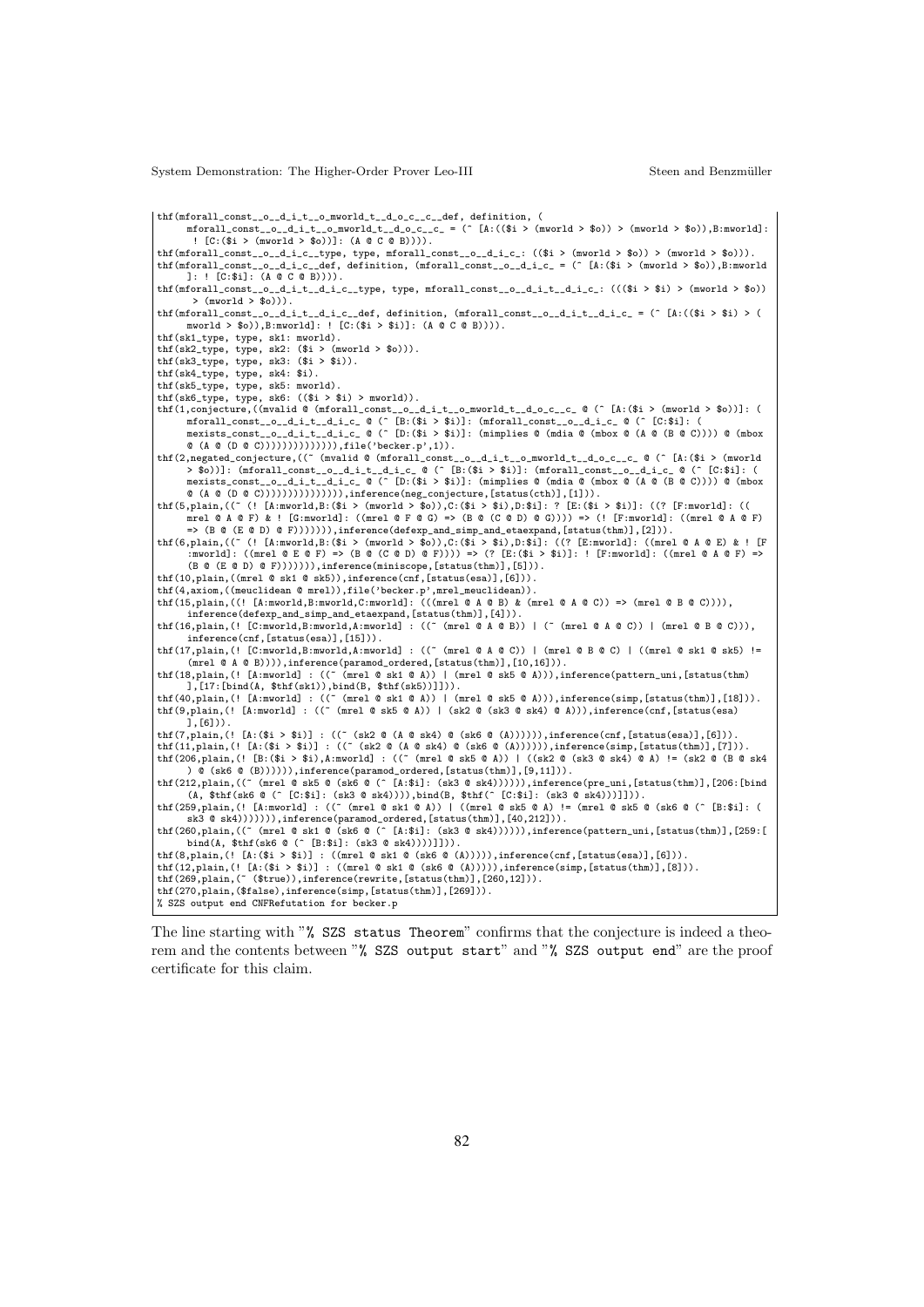# Becker's Postulate Embedded

The semantically embedded variant of becker.p that is used internally by Leo-III is as follows (this can also be generated using the stand-alone embedding tool available at  $https://github.$ com/leoprover/embed\_modal):

```
% declare type for possible worlds
thf(mworld_type,type,(
mworld: $tType )).
% declare accessibility relations
thf(mrel_type,type,(
    mrel: mworld > mworld > $o )).
% define accessibility relation properties
thf(mreflexive_type,type,(
    mreflexive: ( mworld > mworld > $o ) > $o )).
thf(mreflexive_def,definition,
     ( mreflexive
= ( ^ [R: mworld > mworld > $o] :
         ! [A: mworld] :<br>( R @ A @ A ) ) )).
thf(meuclidean_type,type,(
meuclidean: ( mworld > mworld > $o ) > $o )).
thf(meuclidean_def,definition,
    ( meuclidean
     = ( ^ [R: mworld > mworld > $o] :
! [A: mworld,B: mworld,C: mworld] :
         ( ( ( R @ A @ B )
            & ( R @ A @ C ) )
         \Rightarrow (R @ B @ C ) ) ) ).
% assign properties to accessibility relations
thf(mrel_mreflexive,axiom,(
    mreflexive @ mrel )).
thf(mrel_meuclidean,axiom,(
    meuclidean @ mrel )).
% define valid operator
thf(mvalid_type,type,(
    mvalid: (mword > $o) > $o)).
thf(mvalid_def,definition,
     ( mvalid
= ( ^ [S: mworld > $o] :
        ! [W: mworld] :
          (S @ W) ))).
% define nullary, unary and binary connectives which are no quantifiers
thf(mimplies_type,type,(
    mimplies: ( mworld > $o ) > ( mworld > $o ) > mworld > $o )).
thf(mimplies,definition,
    ( mimplies
    = ( \cap [A: mworld > $0, B: mworld > $0, W: mworld] :
          ( ( A @ W )
=> ( B @ W ) ) ) )).
thf(mdia_type,type,(
mdia: ( mworld > $o ) > mworld > $o )).
thf(mdia_def,definition,
    ( mdia
     = ( ^ [A: mworld > $o,W: mworld] :
? [V: mworld] :
( ( mrel @ W @ V )
          & ( A @ V ) ) ) )).
```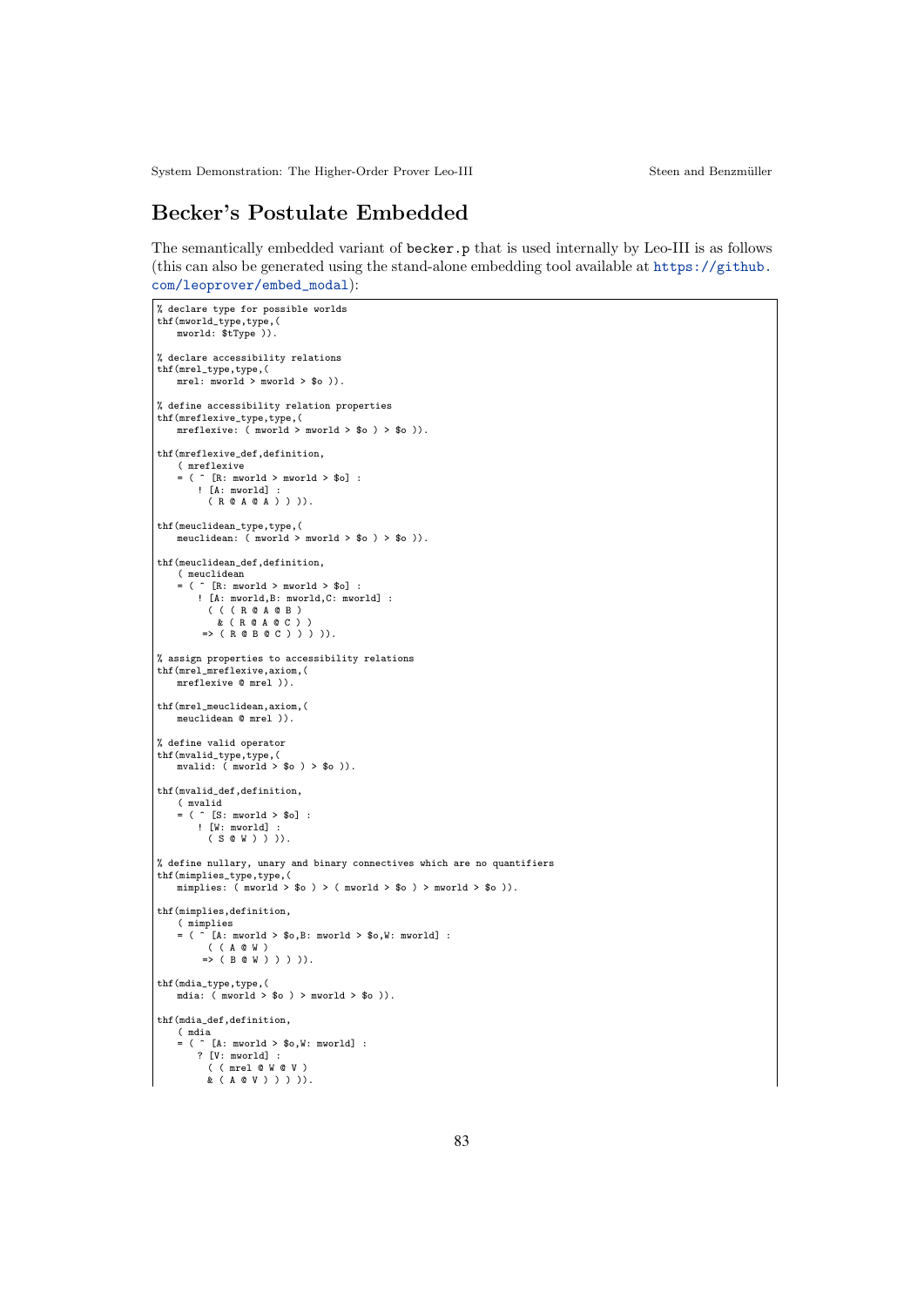```
thf(mbox_type,type,(
     mbox: (mword > $o) > mword > $o)).
thf(mbox_def,definition,
      ( mbox
= ( ^ [A: mworld > $o,W: mworld] :
! [V: mworld] :
            ( ( mrel @ W @ V )<br>=> ( A @ V ) ) ) )).
% define exists quantifiers
thf(mexists_const_type__o__d_i_t__d_i_c_,type,(
     maxists\_const\_o\_d\_i\_t\_d\_i\_c: ( ($i > $i ) > mword > $o ) ) mworld > $o )).
thf(mexists_const__o__d_i_t__d_i_c_,definition,<br>
( mexists_const__o__d_i_t__d_i_c_<br>
= ( ^ [A: ( i > i) > mworld > \deltao,W: mworld] :
           ? [X: $i > $i] :
( A @ X @ W ) ) )).
% define for all quantifiers
thf(mforall_const_type__o__d_i_t__o_mworld_t__d_o_c__c_,type,(<br>mforall_const__o__d_i_t__o_mworld_t__d_o_c__c_: ( ( $i > mworld > $o ) > mworld > $o ) > mworld > $o )).
thf(mforall_const__o__d_i_t__o_mworld_t__d_o_c__c_,definition,
      ( mforall_const__o__d_i_t__o_mworld_t__d_o_c__c_<br>= ( ^ [A: ( $i > mworld > $o ) > mworld > $o,W: mworld] :<br>! [X: $i > mworld > $o] :
             ( A @ X @ W ) ) )).
thf(mforall_const_type_o__d_i_c_,type,(<br>
mforall_const__o__d_i_c_: ( i > mworld > \deltao ) > mworld > \deltao )).
thf(mforall_const__o__d_i_c_,definition,
     ( mforall_const__o__d_i_c_
     = ( \hat{A}: \hat{A}: > \hat{A}: mworld > \hat{A}: mworld] :
           ! [X: $i] :
             ( A @ X @ W ) ) )).
thf(mforall_const_type__o__d_i_t__d_i_c_,type,(<br>
mforall_const__o__d_i_t__d_i_c_: (  $i > $i ) > mworld > $o ) > mworld > $o )).
thf(mforall_const__o__d_i_t__d_i_c_,definition,
      ( mforall_const__o__d_i_t__d_i_c_<br>= ( ^ [A: ( i > 1 ) > mworld > i > 0, W: mworld] :<br>! [X: i > 1 ] :
            ( A @ X @ W ) ) )).
% transformed problem
thf(1,conjecture,
     ( mvalid
      @( mforall_const__o_d_i_t__o_mworld_t__d_o_c__c_<br>@{\frown} [P: $i > mworld > $o] :
             ( mforall_const__o__d_i_t__d_i_c_
             @ ^ [F: $i > $i] :
                   ( mforall_const__o__d_i_c_
@ ^ [X: $i] :
                        ( mexists_const__o__d_i_t__d_i_c_<br>@ ^ [Q: $i > $i] :<br>( mimplies @ ( mdia @ ( mbox @ ( P @ ( F @ X ) ) ) ) @ ( mbox @ ( P @ ( Q @ X ) ) ) ) ) )
                                    \left( \begin{array}{c} 1 \\ 1 \end{array} \right)).
```